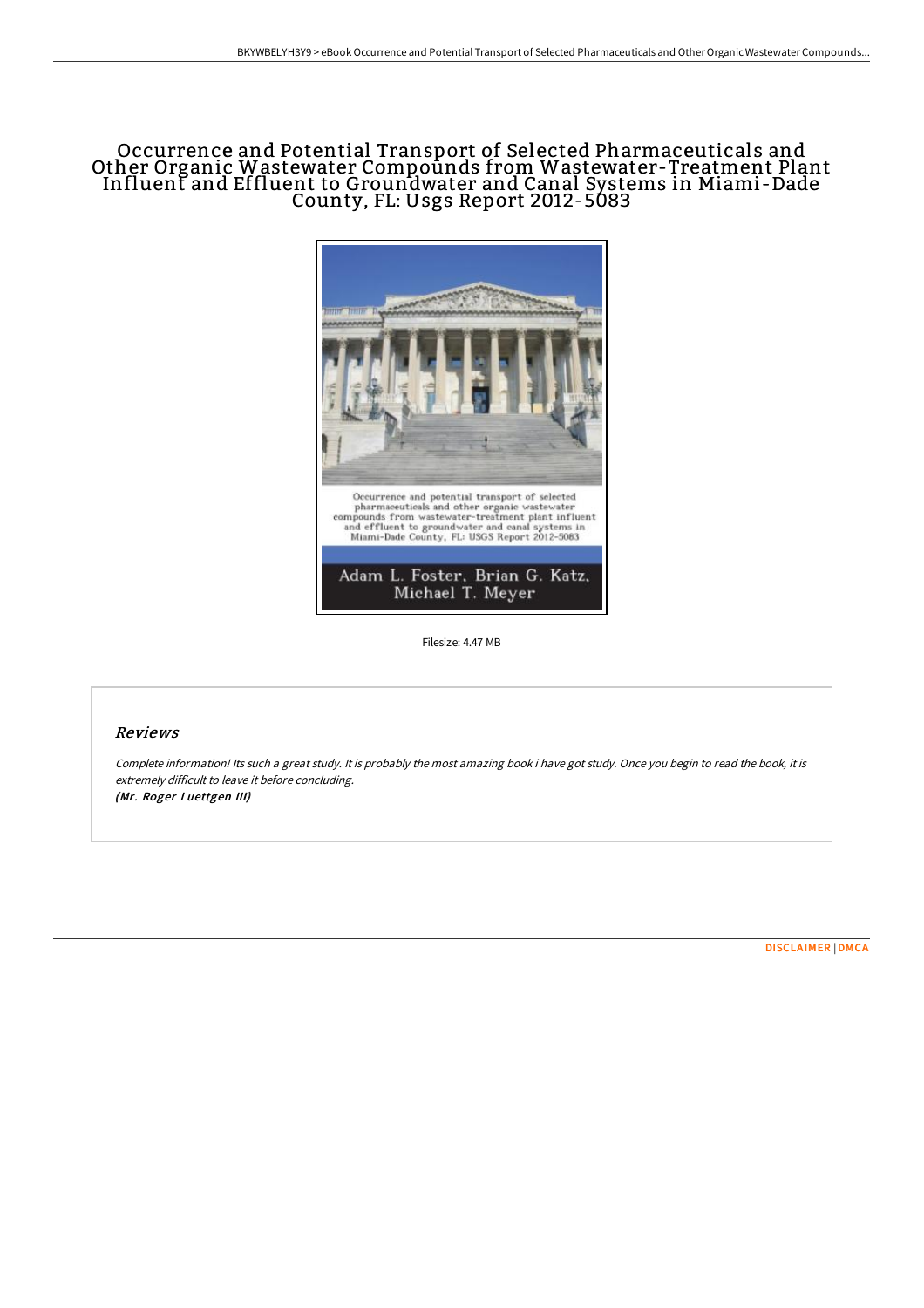#### OCCURRENCE AND POTENTIAL TRANSPORT OF SELECTED PHARMACEUTICALS AND OTHER ORGANIC WASTEWATER COMPOUNDS FROM WASTEWATER-TREATMENT PLANT INFLUENT AND EFFLUENT TO GROUNDWATER AND CANAL SYSTEMS IN MIAMI-DADE COUNTY, FL: USGS REPORT 2012-5083



To save Occurrence and Potential Transport of Selected Pharmaceuticals and Other Organic Wastewater Compounds from Wastewater-Treatment Plant Influent and Effluent to Groundwater and Canal Systems in Miami-Dade County, FL: Usgs Report 2012-5083 eBook, you should access the link under and download the document or gain access to additional information which might be have conjunction with OCCURRENCE AND POTENTIAL TRANSPORT OF SELECTED PHARMACEUTICALS AND OTHER ORGANIC WASTEWATER COMPOUNDS FROM WASTEWATER-TREATMENT PLANT INFLUENT AND EFFLUENT TO GROUNDWATER AND CANAL SYSTEMS IN MIAMI-DADE COUNTY, FL: USGS REPORT 2012-5083 ebook.

Bibliogov, United States, 2013. Paperback. Book Condition: New. 246 x 189 mm. Language: English . Brand New Book \*\*\*\*\* Print on Demand \*\*\*\*\*.An increased demand for fresh groundwater resources in South Florida has prompted Miami-Dade County to expand its water reclamation program and actively pursue reuse plans for aquifer recharge, irrigation, and wetland rehydration. The U.S. Geological Survey, in cooperation with the Miami-Dade Water and Sewer Department (WASD) and the Miami-Dade Department of Environmental Resources Management (DERM), initiated a study in 2008 to assess the presence of selected pharmaceuticals and other organic wastewater compounds in the influent and effluent at three regional wastewater-treatment plants (WWTPs) operated by the WASD and at one WWTP operated by the City of Homestead, Florida (HSWWTP).

 $\mathbb F$  Read Occurrence and Potential Transport of Selected Pharmaceuticals and Other Organic Wastewater Compounds from [Wastewater-Treatment](http://techno-pub.tech/occurrence-and-potential-transport-of-selected-p.html) Plant Influent and Effluent to Groundwater and Canal Systems in Miami-Dade County, FL: Usgs Report 2012-5083 Online

**Download PDF Occurrence and Potential Transport of Selected Pharmaceuticals and Other Organic Wastewater** Compounds from [Wastewater-Treatment](http://techno-pub.tech/occurrence-and-potential-transport-of-selected-p.html) Plant Influent and Effluent to Groundwater and Canal Systems in Miami-Dade County, FL: Usgs Report 2012-5083